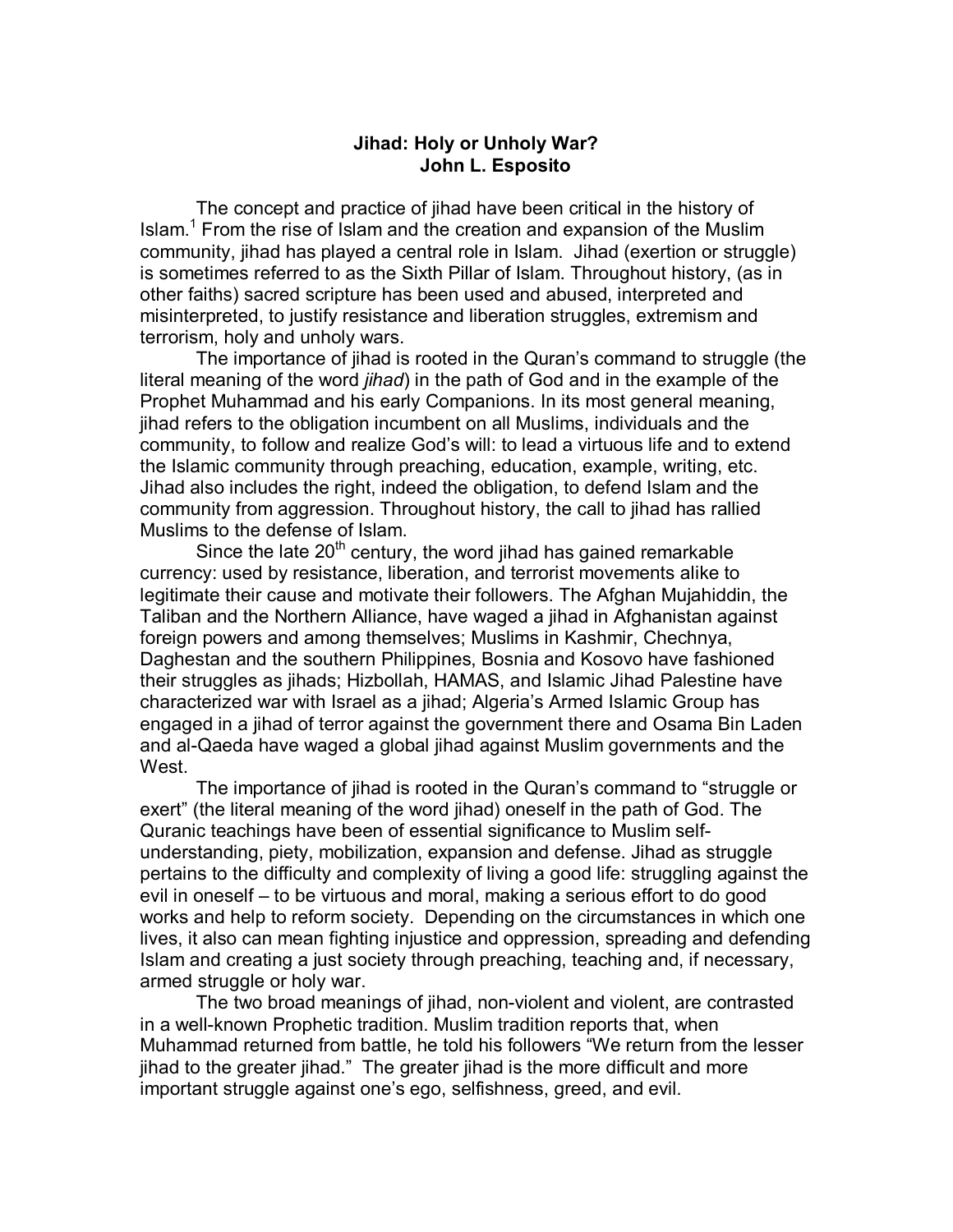Jihad is a concept with multiple meanings, used and abused throughout Islamic history. Although it has always been an important part of the Islamic tradition, in recent years some Muslims have maintained that jihad is a universal religious obligation for all true Muslims to join the jihad to promote a global Islamic revolution.

If jihad has so many meanings, how are they to be understood? Which interpretations are correct? Which of the meanings promote positive improvements and reforms and which have been exploited to justify extremism and terrorism? These questions are not new  $-$  they have been debated by Muslims throughout the ages.

Like all scriptures, Islamic sacred texts must be read within the social and political contexts in which they were revealed. It is not surprising that the Quran, like the Hebrew Scriptures or Old Testament, has verses that address fighting and the conduct of war. The world of the Old Testament like that of the Quran (and indeed of medieval Europe) was often a world of tribal raiding and warfare, of conquest and booty, in which fighting and warfare was also the primary means of guaranteeing the security and freedom. The world of Muhammad and in which the emerging Islamic community emerged was in fact a rough neighborhood. Arabia and the city of Mecca, in which Muhammad lived and received God's revelation, were beset by tribal raids and cycles of vengeance and vendetta.  $-AS$ Fred Donner has noted:

In this society, war (harb, used in the senses of both an activity and a condition) was in one sense a normal way of life; that is, a 'state of war' was assumed to exist between one's tribe and all others, unless a particular treaty or agreement had been reached with another tribe establishing amicable relations.1

Moreover, Tthe broader Near East, in which Arabia was located, was itself divided between two warring superpowers, the Byzantine (Eastern Roman) and the Sasanian (Persian) empires.

The Quranic command to fight was in response to the political realities of Arabia and its environs and thus "the necessity of preserving the physical integrity of the Muslim community at a time and place when fighting, sometimes preemptively, sometimes defensively, was understood to be the only way to do so. To be sure, Quranic injunctions to fight often take on the appearance of a call to Holy War, i.e., war based solely on a difference of religion. But this is simply because the only people Muhammad and the early Muslims had to fear were non-Muslims. "(Sherman Jackson) Later jurists would reflect this dichotomous view of a world of us and them, danger, warfare and conquest in their division of

 $\overline{a}$ 

<sup>1</sup> Narratives of Islamic Origins: The Beginnings of Islamic Historical Writing (Studies in Late Antiquity and Early Islam, No. 14)**,**"Sources," 34 (Darwin Press). Emphasis added.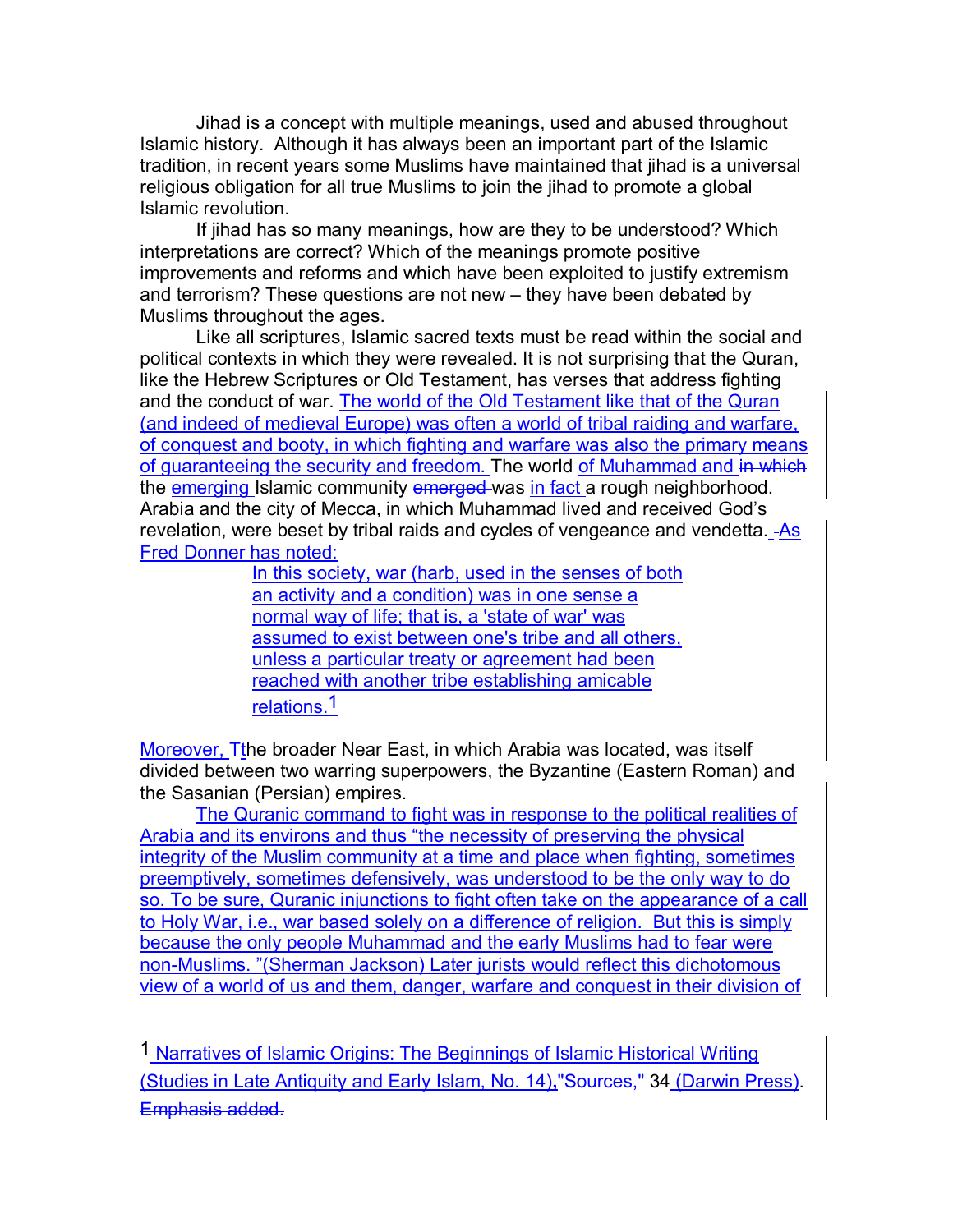the world into the Abode of Islam (Muslim rule, safety and security) and the Abode of Warfare.

## **The Quran and Jihad**

The earliest Quranic verses dealing with the right to engage in a ìdefensiveî jihad, or struggle, were revealed shortly after the *hijra* (emigration) of Muhammad and his followers to Medina in flight from their persecution in Mecca. At a time when they were forced to fight for their lives, Muhammad is told: "Leave is given to those who fight because they were wronged—surely God is able to help them—who were expelled from their homes wrongfully for saying, 'Our Lord is God'" (22:39–40). The defensive nature of jihad is clearly emphasized in 2:190, "And fight in the way of God with those who fight you, but aggress not: God loves not the aggressors." At critical points throughout the years, Muhammad received revelations from God that provided guidelines for the jihad.

As the Muslim community grew, questions quickly emerged as to what was proper behavior during times of war. The Quran provided detailed guidelines and regulations regarding the conduct of war: who is to fight and who is exempted (48:17, 9:91), when hostilities must cease (2:192), and how prisoners should be treated (47:4). Most important, verses such as 2:294 emphasized that warfare and the response to violence and aggression must be proportional: "Whoever transgresses against you, respond in kind."

However, Quranic verses also underscore that peace, not violence and warfare, is the norm. Permission to fight the enemy is balanced by a strong mandate for making peace: "If your enemy inclines toward peace, then you too should seek peace and put your trust in God" (8:61) and "Had Allah wished, He would have made them dominate you, and so if they leave you alone and do not fight you and offer you peace, then Allah allows you no way against them" (4:90). From the earliest times, it was forbidden in Islam to kill noncombatants as well as women and children and monks and rabbis, who were given the promise of immunity unless they took part in the fighting.

But what of those verses, sometimes referred to as the "sword verses," that call for killing unbelievers, such as, "When the sacred months have passed, slay the idolaters wherever you find them, and take them, and confine them, and lie in wait for them at every place of ambush"  $(9.5)$ ? This is one of a number of Quranic verses that are cited by critics to demonstrate the inherently violent nature of Islam and its scripture. These same verses have also been selectively used (or abused) by religious extremists to develop a "theology of hate" and intolerance and to legitimate unconditional warfare against unbelievers.

During the period of expansion and conquest, many of the *ulama* (religious scholars) enjoyed royal patronage and provided a rationale for caliphs to pursue their imperial dreams and extend the boundaries of their empires. They said that the "sword verses" abrogated or overrode the earlier Quranic verses that limited jihad to defensive war $\div$  In fact, however, the full intent of "When the sacred months have passed, slay the idolaters wherever you find them" is missed or distorted when quoted in isolation. For it is followed and qualified by: "But if they repent and fulfill their devotional obligations and pay the zakat [the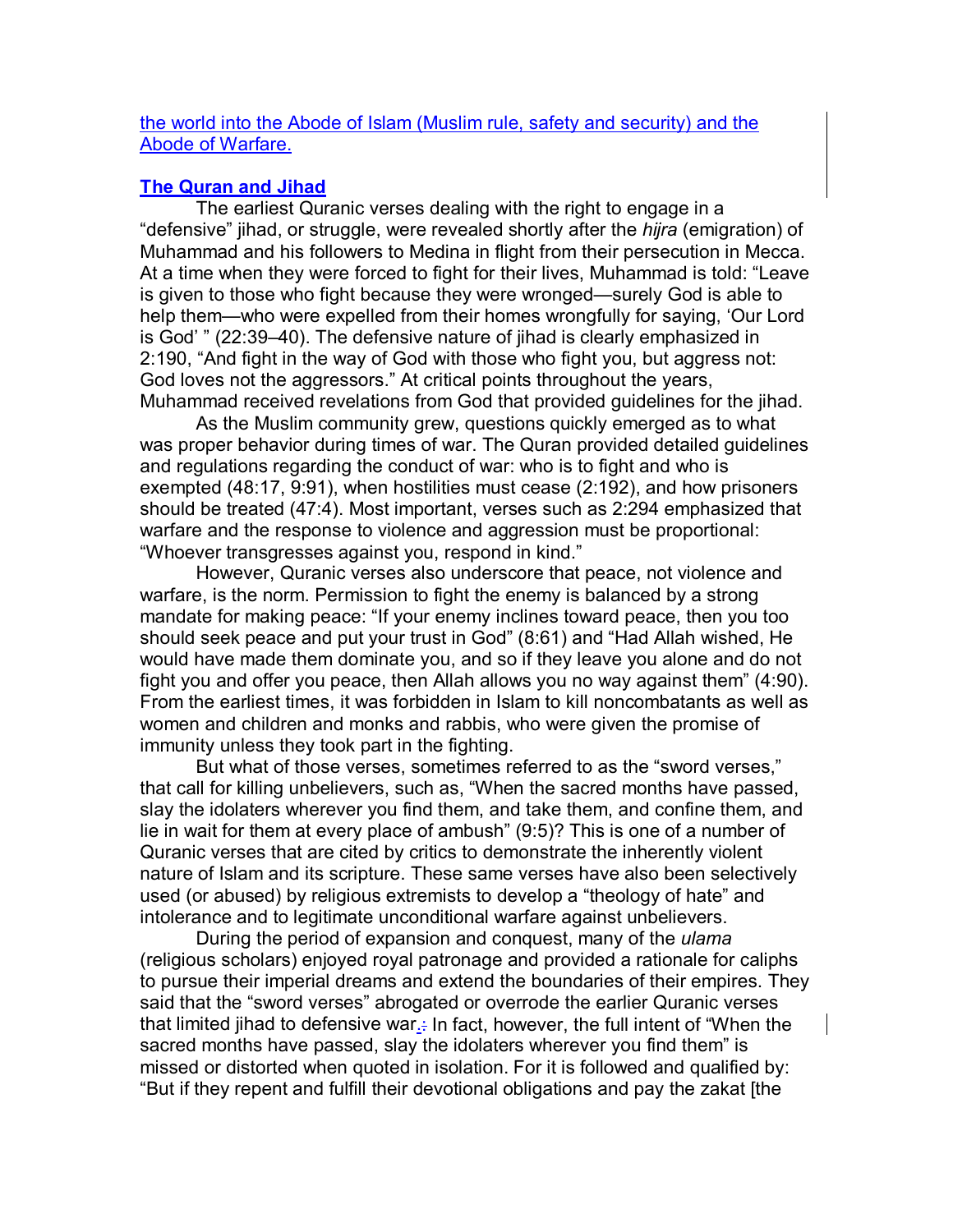charitable tax on Muslims], then let them go their way, for God is forgiving and  $\frac{1}{2}$  kind"(9:5). The same is true of another often quoted verse: "Fight those who believe not in God nor the Last Day, nor hold that forbidden which hath been forbidden by God and His Apostle, nor hold the religion of truth [even if they are] of the People of the Book," which is often cited without the line that follows, "Until they pay the tax with willing submission, and feel themselves subdued" (9:29).

From its origins, the Islamic community faced rebellion and civil wars, violence and terrorism, epitomized by groups like the Kharijites and Assassins. The Kharijites were a pious but puritanical and militant extremist group that broke with the caliph Ali and later assassinated him. The Assassins lived apart in secret communities from which they were guided by a series of Grand Masters, who ruled from the mountain fortress of Alamut in northern Persia. The Assassins' jihad against the Seljuq Dynasty terrorized princes, generals, and *ulama* (scholars), whom they murdered in the name of the Hidden Imam. They struck such terror in the hearts of their Muslim and Crusader enemies that their exploits in Persia and Syria earned them a name and memory in history long after they were overrun and the Mongols executed their last Grand Master in 1256.

The response of Sunni Islam and Islamic law was to marginalize extremists and develop a political theory that emphasized stability over chaos and anarchy. This, of course, did not dissuade all from the extremist path. In more recent decades, alongside mainstream Islamic political opposition, terrorist groups have risen up to challenge regimes and terrorize their populations and attack foreign interests. Often they portray themselves as the "true believers" struggling against repressive regimes and in the midst of a "pagan" society of unbelief. They attempt to impose their ideological brand of Islam and "hijack" Islamic doctrines such as jihad, claiming to be defending true Islam, to legitimate their illegitimate use of violence and acts of terrorism.

In Egypt, groups like Egypt's Islamic Jihad and other extremist groups assassinated President Anwar Sadat and other government officials, slaughtered tourists in Luxor, burned churches, and killed Christians. In Algeria, the Armed Islamic Group has engaged in a campaign of terror against the Algerian government. Osama bin Laden and al-Qaeda undertook a global war of terror against Muslim governments and America, distorting Islam and countering Islamic law in issuing their own *fatwas* (legal opinions) in an attempt to legitimate their war and call for attacks against civilians (noncombatants). Although these groups tend to receive the most media coverage because of the high-profile atrocities they commit, they represent only an extremist minority, not the majority of Muslims.

Terrorists like Osama bin Laden and others go beyond classical Islamís criteria for a just jihad and recognize no limits but their own, employing any weapons or means. They reject Islamic lawís regulations regarding the goals and legitimate means for a valid jihad: that violence must be proportional and that only the necessary amount of force should be used to repel the enemy, that innocent civilians should not be targeted, and that jihad must be declared by the ruler or head of state. Today, individuals and groups, religious and lay, seize the right to declare and legitimate unholy wars of terrorism in the name of Islam.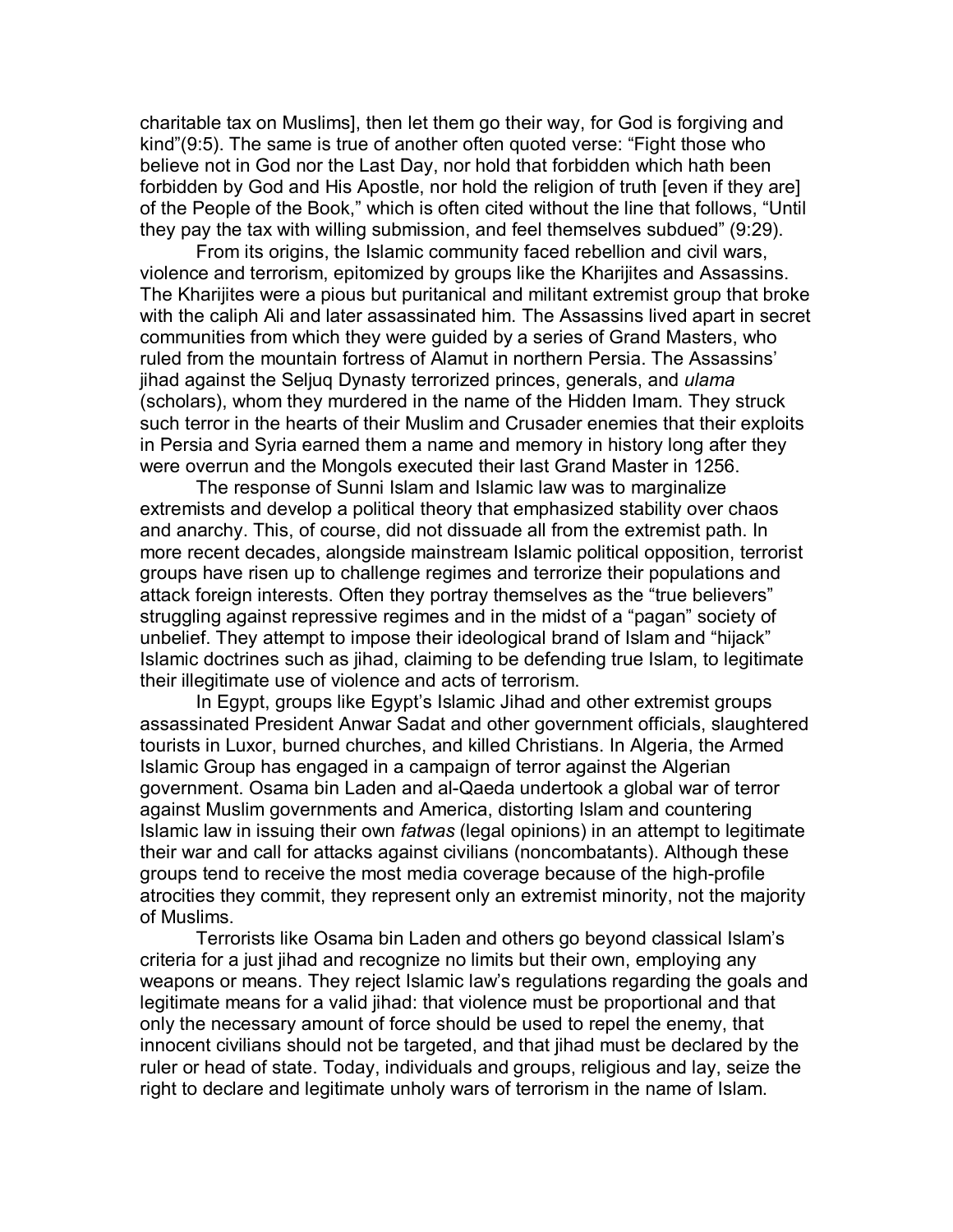When Osama Bin Laden or the leaders of other terrorist groups in North Africa, the Middle East, South, Southeast and Central Asia speak today, like all Muslims they often use the past to legitimate their agenda and tactics. They place themselves under the mantle of the Prophet, linking their militant jihadist worldviews to famous earlier interpretations of jihad such as the prominent medieval theologian and legal scholar Ibn Taymiyya and the  $20<sup>th</sup>$  century Egyptian intellectual and Islamic activist Sayyid Qutb, the godfather of modern revolutionary Islam.

Extremists appeal to conditions (authoritarian governments and a wealthy elite, a minority concerned solely with its own economic prosperity rather than national development, and awash in Western culture and values in dress, music, television, and movies) in many Muslim countries to call for a jihad against rulers and elites and those governments (in particular America) who support them. Western governments are perceived as propping-up oppressive regimes and exploiting the region's human and natural resources, robbing Muslims of their culture and their option to be governed according to their own choice and to live in a more just society.

Thus, the struggle for the soul of Islam going on today is the product of a rich and complex history. Islamic law and Muslim jurists continue to be used both to legitimate and to challenge the legitimacy of a jihad, a practice that continues up to the present day. For example, during the Gulf War, Muslim rulers obtained fatwas to legitimate their participation in the American-led coalition against Saddam Hussein's declared jihad and Saudi Arabia obtained a fatwa to legitimate the presence of non-Muslim American troops in the Kingdom. More recently, Shaykh Omar Abdur Rahmanís fatwas were used by extremist groups in Egypt and America to legitimate their acts of violence and terror. Osama Bin Laden, though not a mufti, has given his own fatwas to legitimate his global war and call for attacks against Muslim and Western governments as well as Jews, Christians, and other Muslims. At the same time, prominent religious leaders or muftis have issued fatwas condemning acts of terrorism and suicide bombings against civilians. Indeed, the debate over suicide bombing which has been introduced as an instrument of jihad reveals a wide diversity of opinions.

## **Suicide Bombers**

On February 25, 1994, Dr. Baruch Goldstein, a Jewish settler who had emigrated to Israel from the United States, walked into the Mosque of the Patriarch in Hebron and opened fire, killing twenty-nine Muslim worshipers during their Friday congregational prayer. In response, Hamas (Islamic Resistance Movement) introduced a new type of warfare in the Palestinian-Israeli conflict, suicide bombing. Promising swift revenge for the Hebron massacre, the Hamas militia, the Qassem Brigade, undertook operations within Israel itself, in Galilee, Jerusalem, and Tel Aviv. In Israel-Palestine, the use of suicide bombing increased exponentially during the second (al-Aqsa) *intifada* (uprising), which began in September 2000. The most horrific example of suicide bombings or attacks was seen in the 9/11 attacks against the World Trade Center and the Pentagon.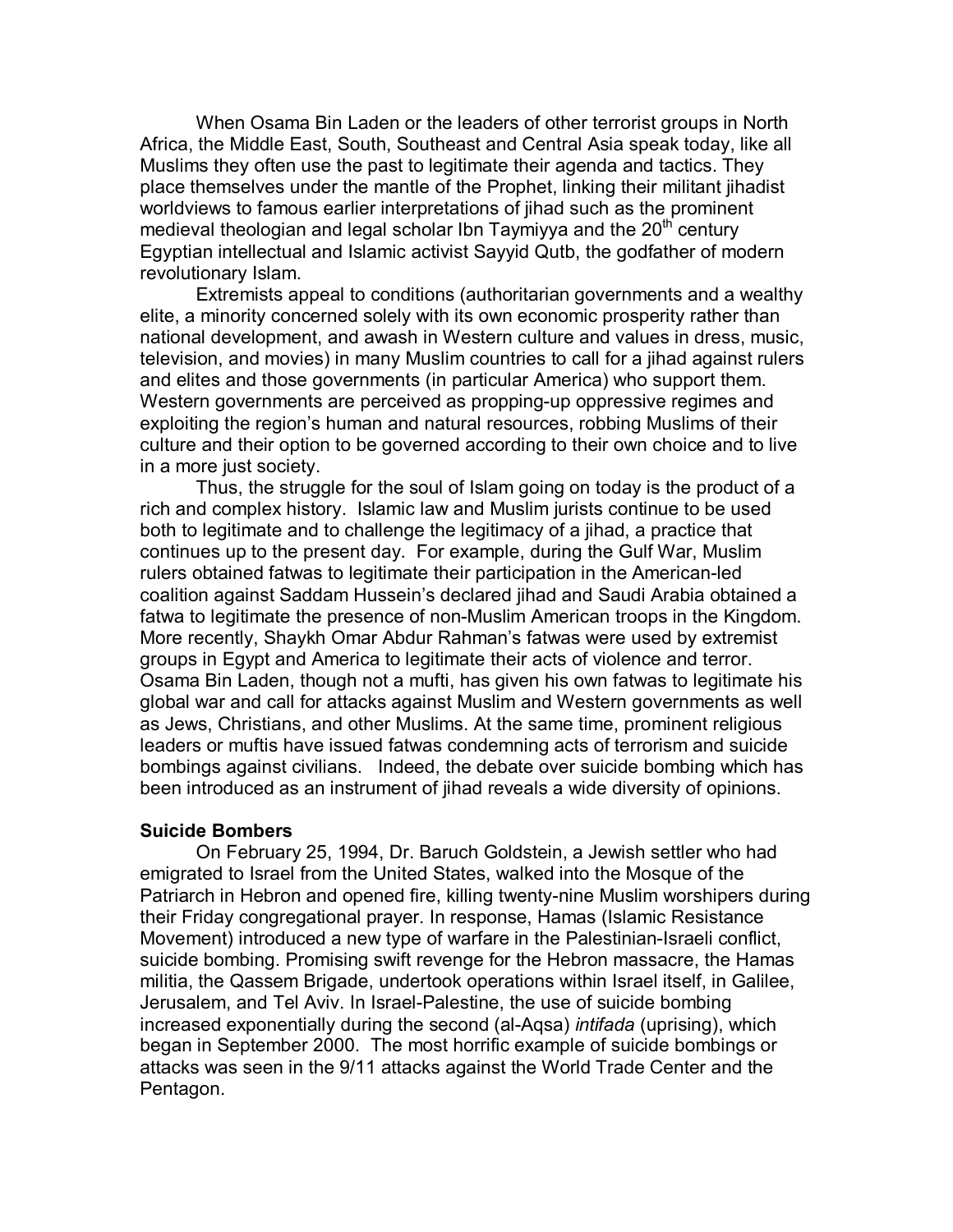Traditionally, Muslims are unconditionally forbidden to commit suicide, because only God has the right to take the life he has granted. There is only one phrase in the Quran that appears relevant to suicide: "O you who believe! Do not consume your wealth in the wrong way—rather only through trade mutually agreed to, and do not kill yourselves. Surely God is Merciful toward you" (4:29). However, many Muslim exegetes have believed that "do not kill yourselves" can mean "do not kill each other" since it fits the context of the verse. The subject of suicide is therefore little discussed in exegetical literature. The Prophetic traditions (*hadith*), however, frequently, clearly, and absolutely prohibit suicide.

Historically both Sunni and Shii Muslims have generally forbidden "sacrificial religious suicide" and acts of terrorism. The Nizari Ismailis, popularly called the Assassins, who in the eleventh and twelfth centuries were notorious for sending suicidal assassins against their enemies, were rejected by mainstream Islam as fanatics. However, in the late twentieth century, the issue resurfaced as many, Shii and Sunni alike, came to equate suicide-bombing with martyrdom, relinguishing one's life for the faith. Although usually associated with the Israeli-Palestinian conflict, in fact suicide bombings have also occurred in Lebanon, Indonesia, and elsewhere. In Lebanon, they were used by Hizbollah and al-Jihad in attacks such as those against the U.S. Marine barracks and French military headquarters in Beirut in 1983, in which several hundred were killed.

 In Israel-Palestine, increased Israeli violence, brutality, and targeted assassinations reinforced the belief among many Palestinians and Muslims that so-called suicide bombers were committing not an act of suicide but one of selfsacrifice, engaged in resistance and retaliation against Israeli occupation and oppression. As student posters at universities in the West Bank and Gaza declared: "Israel has nuclear bombs, we have human bombs." Or as a Palestinian fighter remarked: "The Israelis blow us up. Why shouldn't I go to Israel and take some of them with me?"

Suicide bombings, especially those that target innocent civilians or noncombatants, have precipitated a sharp debate in the Muslim world, garnering both support and condemnation on religious grounds. Prominent religious leaders have differed sharply in their legal opinions (*fatwas*). Sheikh Ahmad Yasin, the religious leader and founder of Hamas, and Akram Sabri, the Mufti of Jerusalem, as well as many other Arab and Palestinian religious leaders, have argued that suicide bombing is necessary and justified. However, others condemn suicide bombings, in particular those that target civilians, as terrorism.

Prominent Islamic scholars and leaders have been sharply divided in opinion. Sheikh al-Sheikh, the head of Egypt's venerable al-Azhar Mosque and former Grand Mufti of Saudi Arabia, has condemned all suicide bombing as un-Islamic and forbidden by Islam. Sheikh Muhammad Sayad Tantawi, the Grand Mufti of Egypt and a leading religious authority, has drawn a sharp distinction between suicide bombings that are acts of self-sacrifice and self-defense and the killing of noncombatants, women, and children, which he has consistently condemned. Sheikh Yusuf al-Qardawi, among the most influential religious authorities, has given fatwas that recognize suicide bombing in Israel/Palestine as an act of self-defense, the giving of one's life for God with the hope that God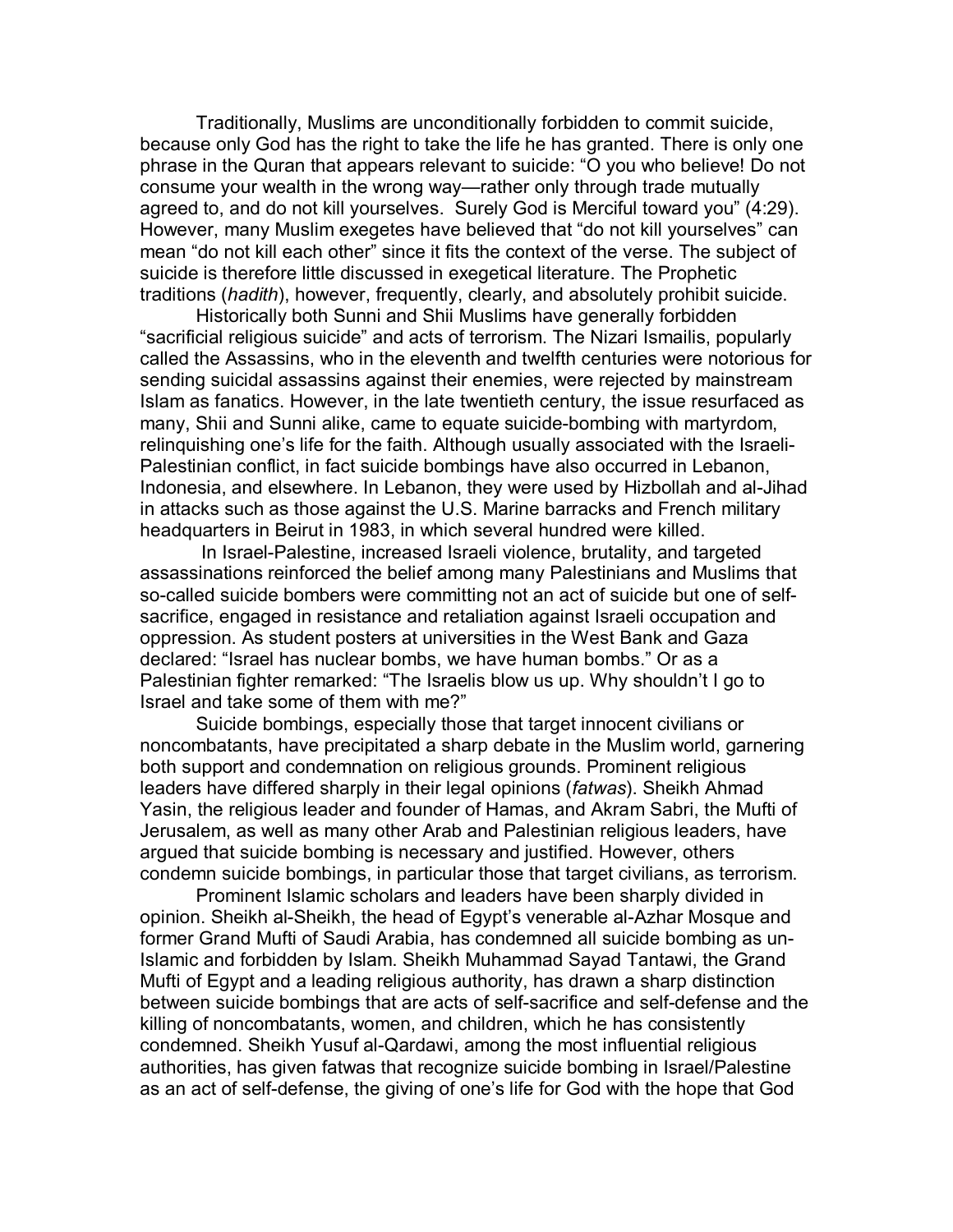will grant him or her Paradise. Like others, Qardawi has legitimated the killing of civilians, arguing that Israel is a militant and military society in which both men and women serve in the military and reserves and that if an elderly person or a child is killed in such acts, it is an involuntary killing. At the same time, he has denounced acts of terrorism elsewhere as un-Islamic or against the teachings of Islam.

Post 9/11 global terrorism remains a threat to the world community as bombings by religious extremists from Morocco and Saudi Arabia to Pakistan, India and Indonesia have demonstrated. In July 2003 at a World Ulama Conference, Dr. Muhammed Sayed al-Tantawi, the Shaykh or head of al-Azhar University, led the assembled religious scholars in condemning the killing of innocent civilians, noting that: "Extremism is the enemy of Islam...Whereas jihad is allowed in Islam to defend one's land, to help the oppressed, the difference between jihad in Islam and extremism is like the earth and the sky." (The Straits Times, July 12, 2003) In many parts of the Muslim world today there is a struggle for the soul of Islam, as the Muslim mainstream, often a silent majority, are challenged by the threat of religious extremism to the faith of Islam and to the security and stability of Muslim societies. At the same time, the international community is challenged to distinguish the acts of religious extremists (Muslim, Christian, Jewish, Hindu or Buddhist) and their religious traditions. Critical o the war against global terrorism will be the ability of leaders to recognize that while the military can effectively punish and capture, it is only by addressing the root causes of terrorism (authoritarian and repressive governments, the maldistribution of economic resources, flawed educational, secular and religious, systems and flagrant human rights abuses) that the conditions that breed extremists and their unholy wars can be eradicated.

John L. Esposito is University Professor as well as Professor of Religion and International Affairs and of Islamic Studies at Georgetown University and Director of the Center for International Studies. Esposito is Editor-in-Chief of The Oxford Encyclopedia of the Modern Islamic World, The Oxford History of Islam, and The Oxford Dictionary of Islam. His more than 25 books include: Unholy War: Terror in the Name of Islam, What Everyone Needs to Know About Islam, The Islamic Threat: Myth or Reality?, Islam: The Straight Path, Modernizing Islam (with F. Burgat), Islam and Politics, Islam and Democracy and Makers of Contemporary Islam (with John Voll).